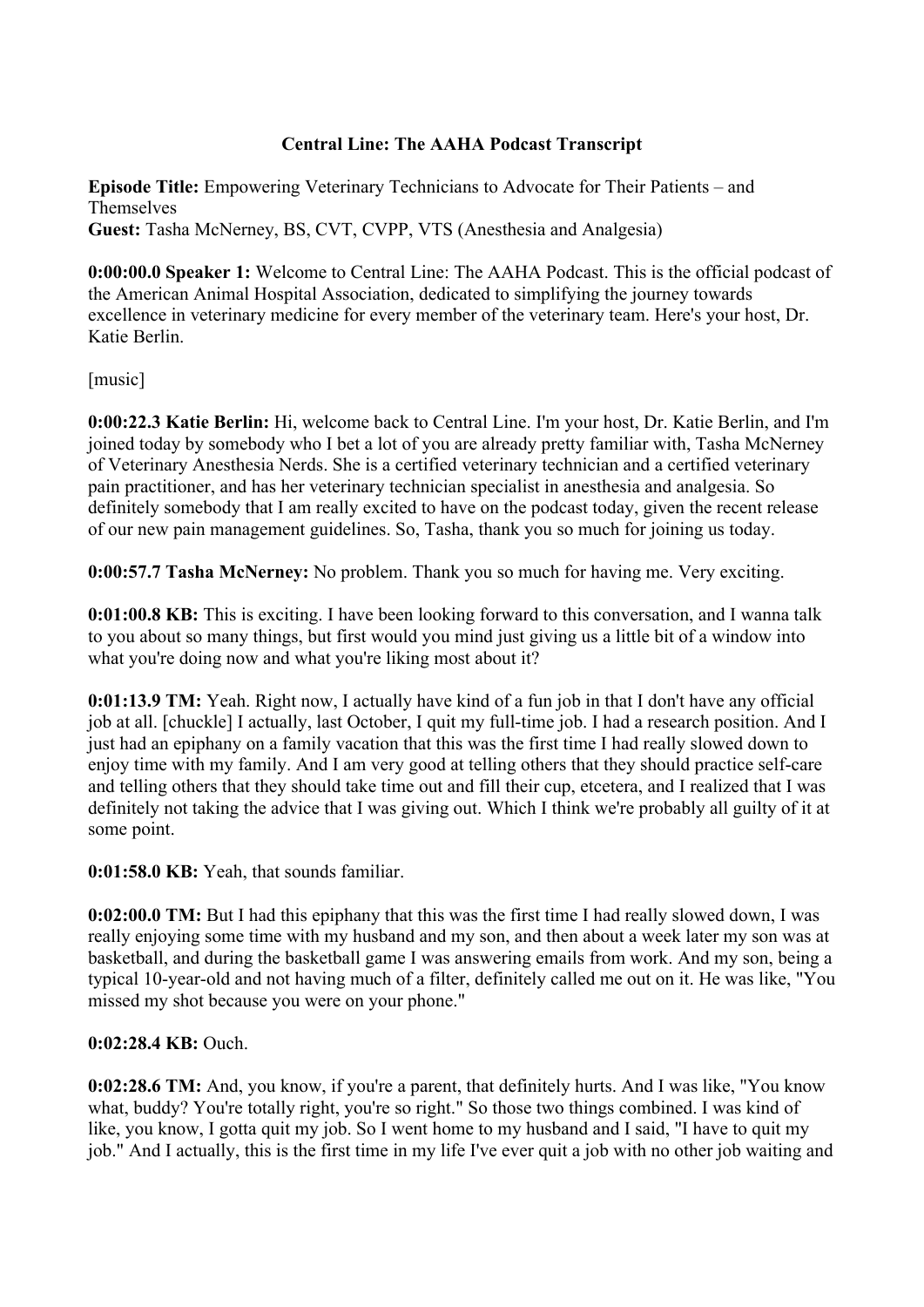ready.

### **0:02:51.5 KB:** It's scary.

**0:02:54.5 TM:** Yeah. So I realize I was definitely in a privileged position, I had some savings, so I could decide what I really wanted to do. And I had some talk with some mentors. So I think that in this business if you can surround yourself with people that have your best interests at heart, but also are people that you look up to and you're like, Yeah, I love what you're doing, I love your message. So I called on those people and I said, "Hey, what do you think?" And it was such a good support network that I really had time to focus on what do I want. And when I say time, I meant I took a couple of weeks to decide what do I really love doing and what do I wanna do? And I really love anesthesia. I love anesthesia, I love pain management, and I love working with teams to bring teams together, to get them motivated and energized, to either take their anesthesia to the next level, like they're already doing good anesthesia and now they wanna take it to the next level and they wanna start, I don't know, incorporating epidurals or something fun. And I wanna go in clinic with them and teach.

**0:03:55.2 TM:** And so not only do I do in-clinic teachings, I do relief work for some local practices that have surgery days where they need additional anesthesia help, or they have critical anesthesia cases that they call me in for. And I go around to conferences. And then I teach on the Veterinary Anesthesia Nerds page and I do webinars and all that kind of stuff. So I am very lucky in that I've been able to create a job around kind of doing whatever I want and when I say doing whatever I want, I mean because I'm passionate about anesthesia and pain management, and I wanna be able to go into as many clinics as I possibly can to talk about good anesthesia and pain management and how we can make things better from a patient care perspective.

**0:04:39.8 KB:** That is so amazing. I love hearing stories from people who are taking this field and making it their own. And it obviously, like you said, there's always gonna be a little bit of privilege involved when you can take time off and think about that and create that job for yourself, but you worked really hard to get where you are. I mean, you put in long hours over many years in situations that were both great and not so great, and you got to a place where you could do this for yourself and your family. And I think that's really important to say, it's just you got here because of that passion and that drive that you have. And it's bettering the profession for everyone, because you're spreading really good medicine in an area where we all... It's evolving a lot and we all could use some help. So, I just think that's wonderful, and I'm glad that you're finding that path now. So did you ever think, like if someone had said to you 10 years ago that this is what you'd be doing in 10 years, would you ever have believed that?

**0:05:39.8 TM:** I would have hoped so. Yeah, I will say that I'm pretty, I don't know what the right word is, but I am... Not to say that I can't be spontaneous, 'cause I can be, but at the same time, I'm pretty... When I have determined that I'm gonna do something, I'm gonna do it. And I don't care if it takes me 10 years, 10 months, I'm gonna do it. Heads up, you guys, I failed my first CVPP exam and got right back up there, studied for another year, and did it. So I think that you have to be able... If you really wanna do something and you're passionate about it, whether you wanna graduate from that CVT program or you wanna go get a specialization, or you wanna, I don't know, get out of the clinic floor and you wanna take on practice management. There's so many different avenues that you can pursue within this field, and for me I was really, right from the get-go, as soon as I was in the surgery room and participating in anesthesia. For me anesthesia is such a fascinating field, in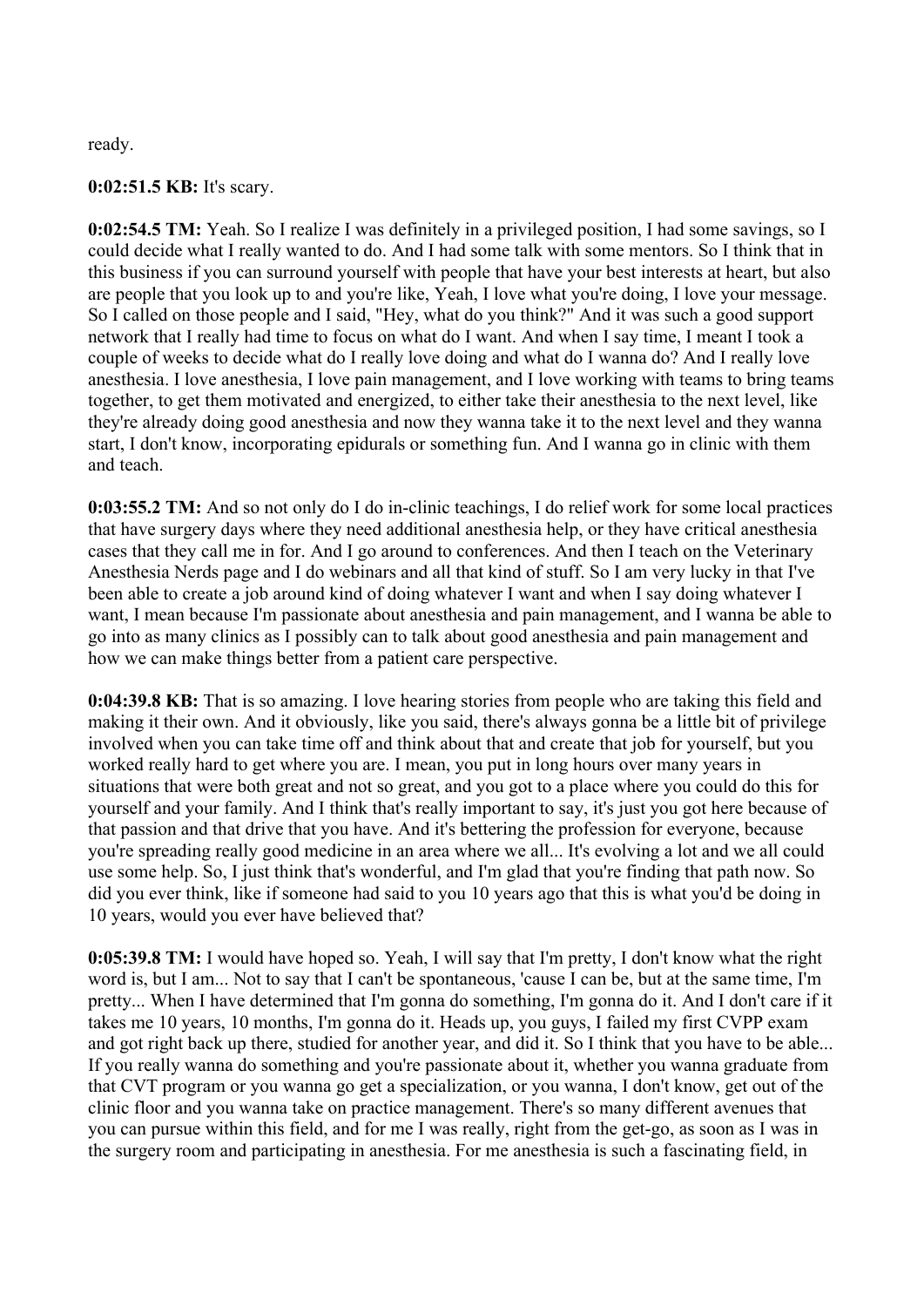that it's a puzzle, like a lot of medicine is, but each patient is gonna present a little bit differently.

**0:06:55.4 TM:** So how their puzzle pieces fit together is gonna be different than the last patient, and I think that's what's really interesting to me. And then also with anesthesia, what's super cool is that as you have a patient on all of these monitors and you're really watching everything that's going on with them, you get to watch physiology play out in real time in front of you. And if you're really into anatomy and physiology, like I am, like you're really nerdy about these things, it's really cool and fascinating to see these things. So for me, I don't get super jacked up about ECC and the emergencies, and I'm glad that there are people out there that do.

### **0:07:32.9 KB:** Same, same.

**0:07:33.8 TM:** For me it's really like I love taking a patient from pre-op to recovery. And then, and the whole reason I got my CVPP, or Certified Veterinary Pain Practitioner, is that I wanna know what's going on with the patient, not only in recovery and making sure they walk out that door, but in the weeks that follow. Is their pain being adequately managed? Are we choosing the right analgesic regimen for this patient to make sure that chronic pain doesn't develop in the future? Or if they are a patient dealing with chronic pain, how are we gonna manage them so their quality of life is what we want it to be. So I think that, yeah, if somebody 10 years ago had said, "You're gonna be doing this and going into all these clinics and teaching analgesia and anesthesia," I would have been like, "Yeah, alright. Dude, let's go. Let's do it, that's exactly what I wanna be doing."

**0:08:22.7 KB:** I love that answer, love it. And I definitely wanna get back to some of the things that you just said a little bit later. One of the things that you were saying there is that pain management and anaesthesia really is a process. It's not just like, the animal's in front of you, so you do what you're supposed to do and then you send them out the door. It really starts before then and it ends long after that in some cases. And that's a message that the pain management guidelines, the updated pain management guidelines, that came out this year are really trying to drive home as well, is that pain management starts long before you see that pet, because you have to have a way that you're going to approach cases where pain might be involved. I wanted to ask you, since we've got pain on the brain, I wanted to ask you if you could tell the veterinary profession one thing regarding pain management, put it on a billboard and make sure that every single person saw it, or tweet it out to the entire universe, what would it be?

**0:09:28.4 TM:** Oh man, you know there's so many things.

**0:09:31.1 KB:** I know, so many. [chuckle]

**0:09:34.2 TM:** So many things. I try not to be like soap box all the time, but I do have a few. And for pain management, I think one of the big things for me is that sedation does not equal analgesia.

# **0:09:47.6 KB:** Yes.

**0:09:48.5 TM:** So I think that we... And I'm probably guilty of it as well. Sometimes in our postoperative, or even when we have owners evaluate patients at home, we've sent them home on medications, Tylenol with codeine, we maybe have sent them home with gabapentin. I hate to say we've sent them home with tramadol, given the evidence that we have, but I do know that I still hear about that. So, let's say you have a patient on these things and you're evaluating their pain score and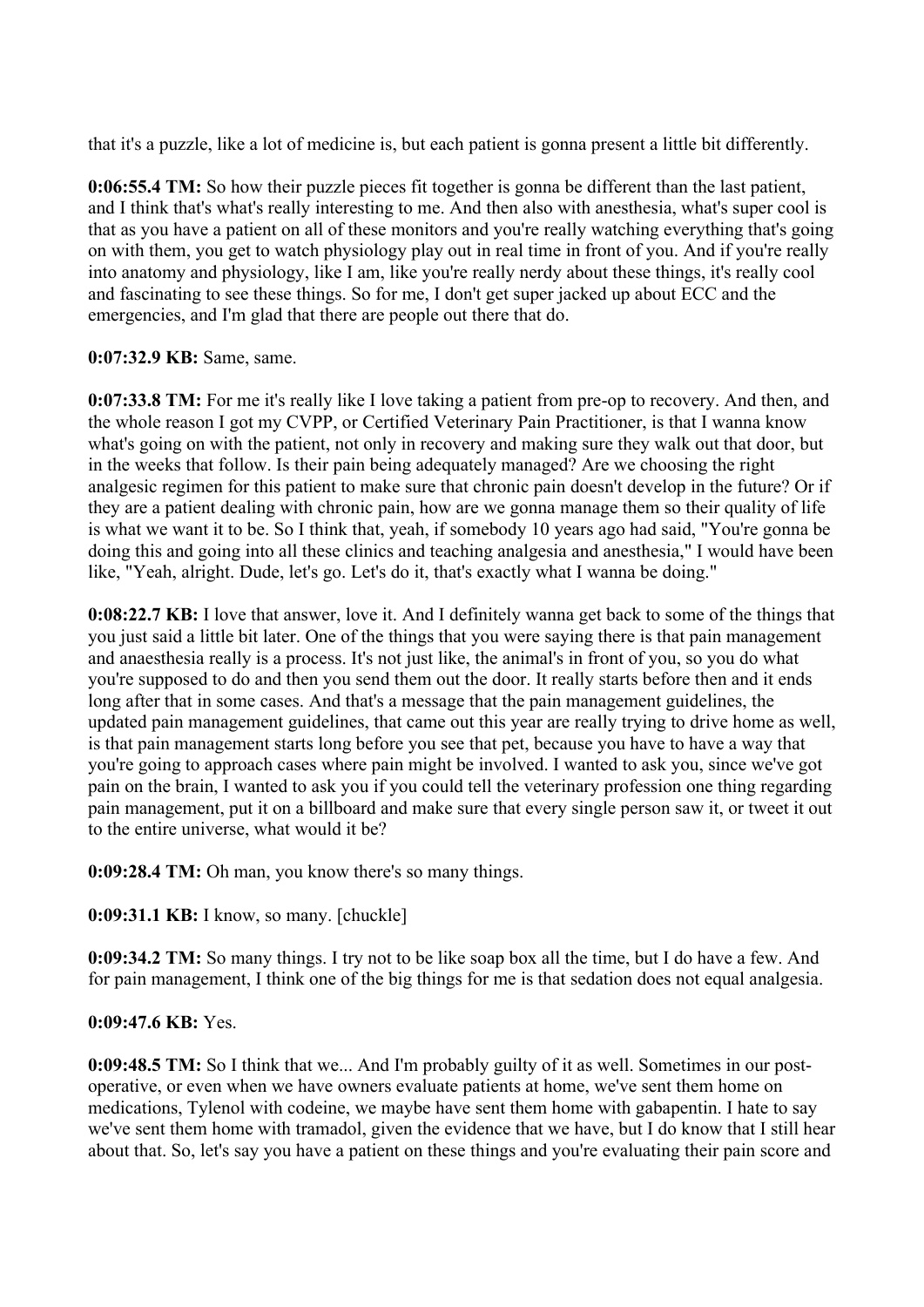they're really drowsy or they're sedate; it can be harder to really evaluate their pain. And I think that a lot of times technicians who are doing the pain scoring, clinicians and owners at home, will mistake a sleepy sedated pet for comfortable. And there are really things that we need to do to really evaluate whether or not a patient is truly comfortable, especially with the guidelines that came out looking at feline facial scoring and pain recognition in that regard. You could have a cat that could be kind of like bread-loafed in and sleeping in their crate, but if you look at some of these other clues, you could see that maybe they are sedate from having some gabapentin, but are they truly non-painful?

**0:11:09.1 TM:** Are we truly giving them drugs that work on nociception? And I think that that's where we have to look at your pain management protocol as being truly multimodal; is it multimodal, are you utilizing drugs that are multi-modal and hitting different pain pathways all together, or are you just relying on a heavy dose of gabapentin to do what it needs to do for that cat? If so, probably seeing a lot more sedation than we are true analgesia. And I think that that's where, as a collective, as doctors together with the nurses that are doing these evaluations... So hopefully at your practice you have your technicians doing post-operative pain evaluations or pain scoring, and so I think it's together, the clinicians with the technicians, have to evaluate are we truly seeing sedation, or do we think this patient has adequate analgesia?

**0:12:05.4 KB:** Yeah, and that highlights another big aspect of this whole thing, which is that this is a team effort, and we have to listen to each other, because somebody is gonna catch something that somebody else might have missed, sometimes just through being with the patient more. And we as doctors have to trust our technicians when they say this pet is not comfortable, and technicians need to have the freedom and the empowerment to speak up and say, I don't think this pain is adequately controlled. And that can be a paradigm shift for some people. There are a lot of practices where I don't know that the technicians feel like they can speak up, or I don't know that the veterinarians trust technicians to tell them things and then listen. And that's really just a shame, but I do think it's changing even since I've been in the field, but we've got a long way to go still. And you've done a lot of teaching about pain, and as a technician you have a lot of qualifications and a lot of experience, but do you find that people approach you differently or are sometimes less receptive because you're a technician, or do you feel like that's been pretty good for you?

**0:13:14.6 TM:** I will say that it depends on the culture of the practice that I go into. And that's really... That could speak to a larger... Probably even be a whole episode, a past episode, of just creating that practice culture so people have collaboration and psychological safety and all of the things that go along to make really excellent patient care. For me personally, because I have a lot of letters embroidered on that scrub top, I do think that I get a little bit of leverage. I don't wanna say regular CVT, but I do think that I probably get more leverage than a newly graduated CVT might get. And that's, I could get it, I have a lot of experience, but also I do think that [chuckle] sometimes I can be... I have been told that I am intimidating when it comes to my advocacy for patient care. And I will say that you're probably not wrong. I don't have a problem being a little bit intimidating for good patient care, especially when it comes to post-operative pain management and analgesia or even pre-med, post-operative pain management analgesia, etcetera. My job is to advocate for that patient, and if I see that that patient is suffering, stressed, etcetera, I'm going to advocate for that patient.

**0:14:37.8 TM:** And I will say that I do now, because I have the letters after my name and I have so much experience, I have the information to back it up. So if you say to me, "I don't really think that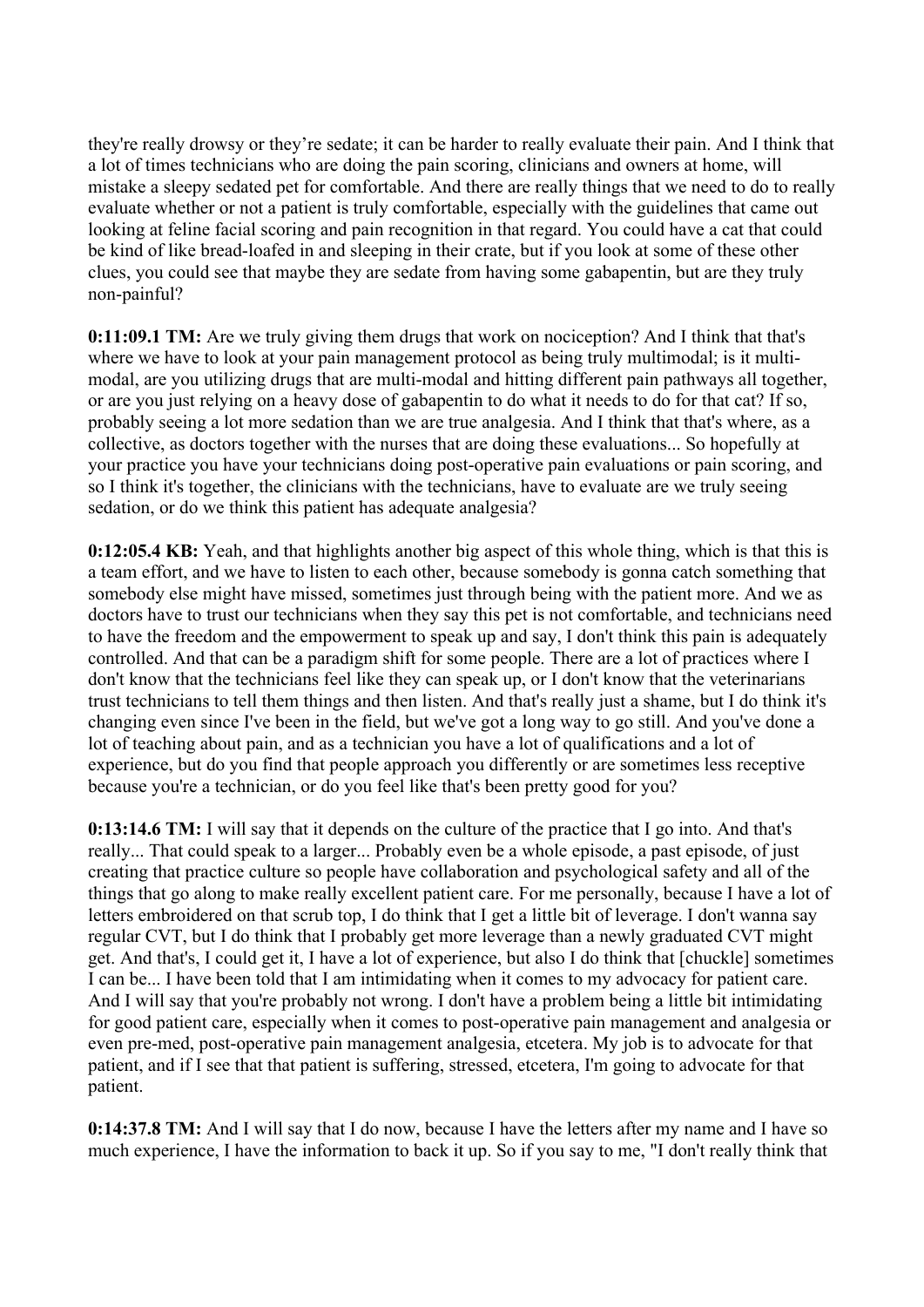I wanna utilize this drug in this protocol," I feel comfortable having a conversation with the clinician saying, "I'm used to using this and here's why, and here's a study I can refer you to, and then here's this proceedings that we did at WSAVA or something like that, that I can give you," or, "Hey, why don't you check out the new AAHA publication on the pain management guidelines, especially when you have some brilliant people like Mike Petty, Sheila Robertson, these are the people who are really working in pain management and they're making these recommendations, so why don't we follow them." So I don't myself have a problem being that advocate, but again, I also know that it depends on the clinic. And some technicians are working in clinics where the technicians do not have autonomy, they do not have that safety where they feel that they can go to the clinician, or even offer a disagreement. And not everything has to be confrontational, right? I'm not talking about going up to your clinician and saying, "Hey, you gave this dog this and that's wrong."

**0:15:56.0 TM:** Absolutely not. Of course, how we approach things is going to help our cause. But at the same time, you do need a culture within your practice, that says that all staff members, all staff members, whether they be a receptionist or a kennel technician, anyone... Right? 'Cause if a kennel technician is feeding the animal and notice that they didn't eat two of their meals, I want that kennel technician to feel like they can come to me and say, "Hey, I think the drugs this patient is on is making them nauseous. They don't wanna eat. What can we do about it?" I want everyone in that clinic who is spending time with that animal to feel like they have ownership in the management of that case and can go to the clinician with these concerns and have a conversation. That's what it should be, it should be about collaborative conversations in the best interest of the patient. We have to take the ego out of it.

**0:16:48.1 KB:** Yeah, I so agree. And I can think of times at the hospital where I most recently worked where the front office staff would need a little bit of a break from the constant onslaught of phone calls, and they would come back and just kinda hang out with some of the post-op patients while they were recovering, or hang out with a hospitalized patient and feed them a snack. And even then when we normally don't think of front office team as being involved in patient care at all, sometimes it takes somebody who hasn't been staring at that pet all day, to say, "He looks different than he did this morning," or, "He's not greeting me like he did yesterday," and those things matter, they're so important. And we take for granted that we know the most, and this is just not the way it is, especially for doctors who often have the least contact with those patients over the course of a day. So I absolutely agree with what you're saying, I feel like it is gonna... It's a systemic change. What have you learned from all of those hours that you've logged teaching and lecturing and educating about what it really takes to make a systemic change like that in this profession?

**0:18:02.3 TM:** Oh man, I'll tell you, it's hard, right? It's hard. And especially when anesthesia and pain management comes into it, because anesthesia is scary, and anesthesia in veterinary medicine has a much higher morbidity and mortality rate than human medicine, and anesthesia's scary. And making changes in your protocol that has worked for so long, or again, what we think has worked for so long, is scary, and I totally understand that. And so that's where, when I go into clinics, I like to say to people, "You wanna make a change and you wanna start doing something, if you wanna start implementing CRIs, I'll come into your clinic. I will be there with you while we do it." Have a great dentistry practice in Tennessee that had me come out just last week because they wanna start implementing CRIs. So yeah, we did a fentanyl CRI on one animal and then a ketamine CRI on the next animal, just to get them used to it. Because change is hard.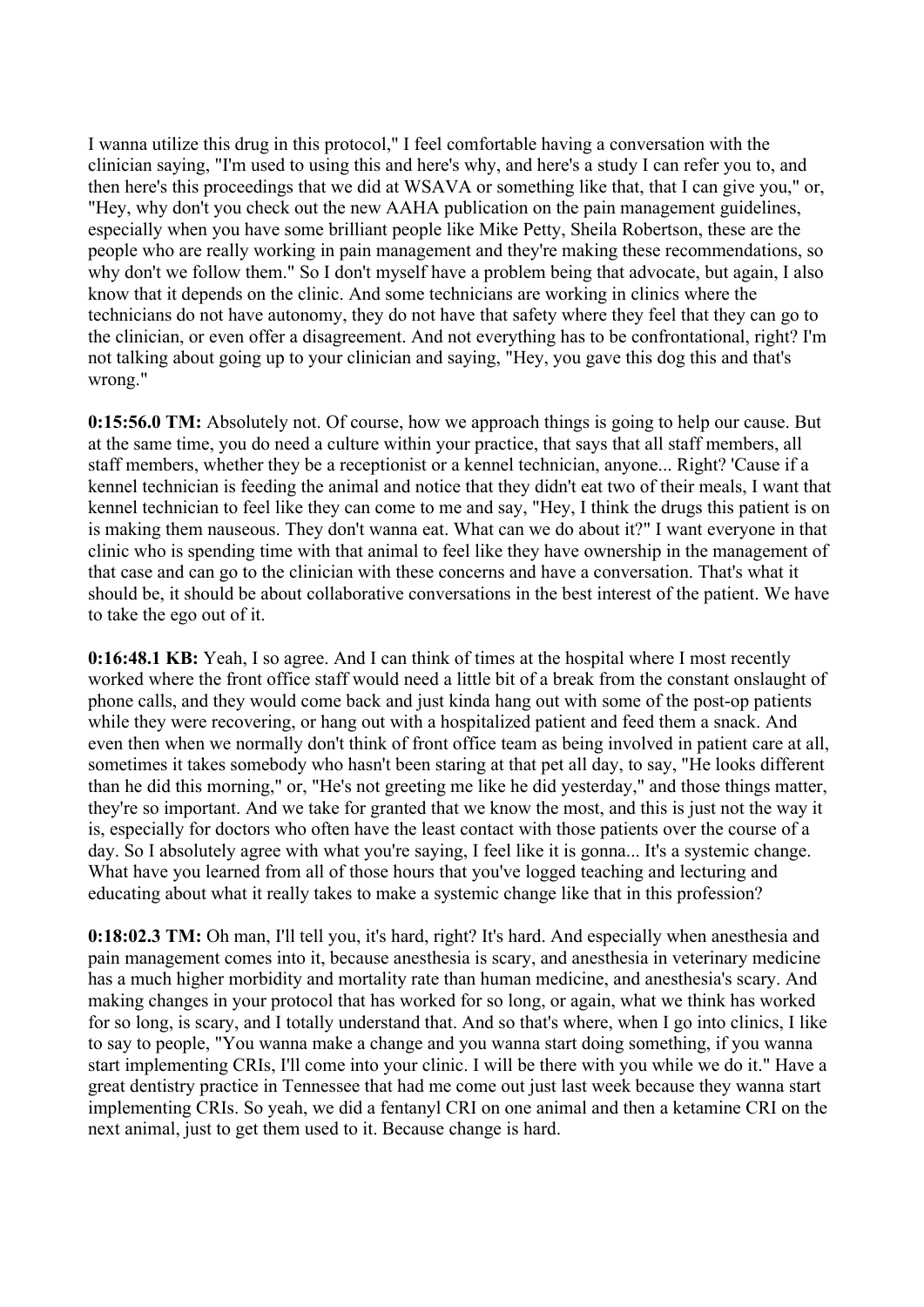### **0:18:58.4 KB:** Yeah.

**0:18:58.8 TM:** And I'm talking about individual clinics, right... From a big... If I think about the big bear, these big behemoth corporate practices, to make and instill change, it really has to come from the top, and it has to be a shift from the top, where the management of the hospital and the clinicians and everyone is in agreement, this is where we wanna go. We wanna have the best pain management protocols. We wanna have not only the kennel staff, but the receptionist and the technicians and the assistance and everyone involved in it, and we want everybody to be proud of our patient care and proud of our pain management and analgesia. But ultimately, you can make little changes here and there, but if you don't have buy-in from the very top and the practice owners or the hospital director or the medical director, it is going to be an uphill battle, and probably very frustrating.

**0:19:55.8 KB:** Yeah, that's such a good point. We can lead by example inside the team, but that's only gonna go so far, for sure. And I think we are kind of ending up with this episode talking about this, because this dynamic between the technicians and veterinarians and front office team and managers, and especially people at the corporate level, this affects pain management and patient care so profoundly. And I also think every vet clinic that I know is having trouble hiring and retaining staff members, and I have to think this is something you think is probably related to that. Is that... Would that be fair to say?

**0:20:37.1 TM:** Oh, 100%, 100%. We know that... We have a lot of information out there to tell us, especially when it comes to technicians and assistants, one of the big reasons that we are not to retain them... Yes, we can always say, "Money," or, "They went somewhere else because of money," and I'm telling you right now, it is not all about money. Could be a little bit about money, but it's not. Technicians, especially certified veterinary technicians who went through an accredited program, who put the work in and put the time in and they want this to be their career, they wanna use those skills. They wanna be fully utilized, and when I say fully utilized, I mean really fully utilized, you guys. So I worked at a practice, and I really think that the reason I stayed at that practice for 15 years... Yeah, I stayed at this GP for 15 years. I stayed there after I got my CVPP, after I became a VTS. I stayed there because I was so fully utilized, and I got to use my brain and my skills so much every day. I was never bored, and I think that that practice still today does not have a very high turnover.

**0:21:47.1 TM:** I was there for 15 years. There was one technician there for 28 years. I still know one of the techs that's there. She's going on 18 years, and then we have another for 12 years. So this practice has figured out that if they really fully utilize the technicians, not only do the technicians enjoy their work, but also it makes it better overall for patient care. The patients are getting better care, the technicians are enjoying their work, the overall practice efficiency is better, which means, guess what? The overall practice profitability and Yelp reviews are better.

# **0:22:22.3 KB:** Yeah. Dang Yelp reviews.

**0:22:24.1 TM:** I think that makes a lot of sense, that we as technicians, if we have decided that this is our career... If you have a certified veterinary technician in your practice and they have decided they want this to be their career, man, use those skills. Find out what skills they have graduated with. So I think that part of it is some of the veterinarians don't understand all that a veterinary technician... A certified veterinary technician can bring to the table. So yes, all of the veterinarians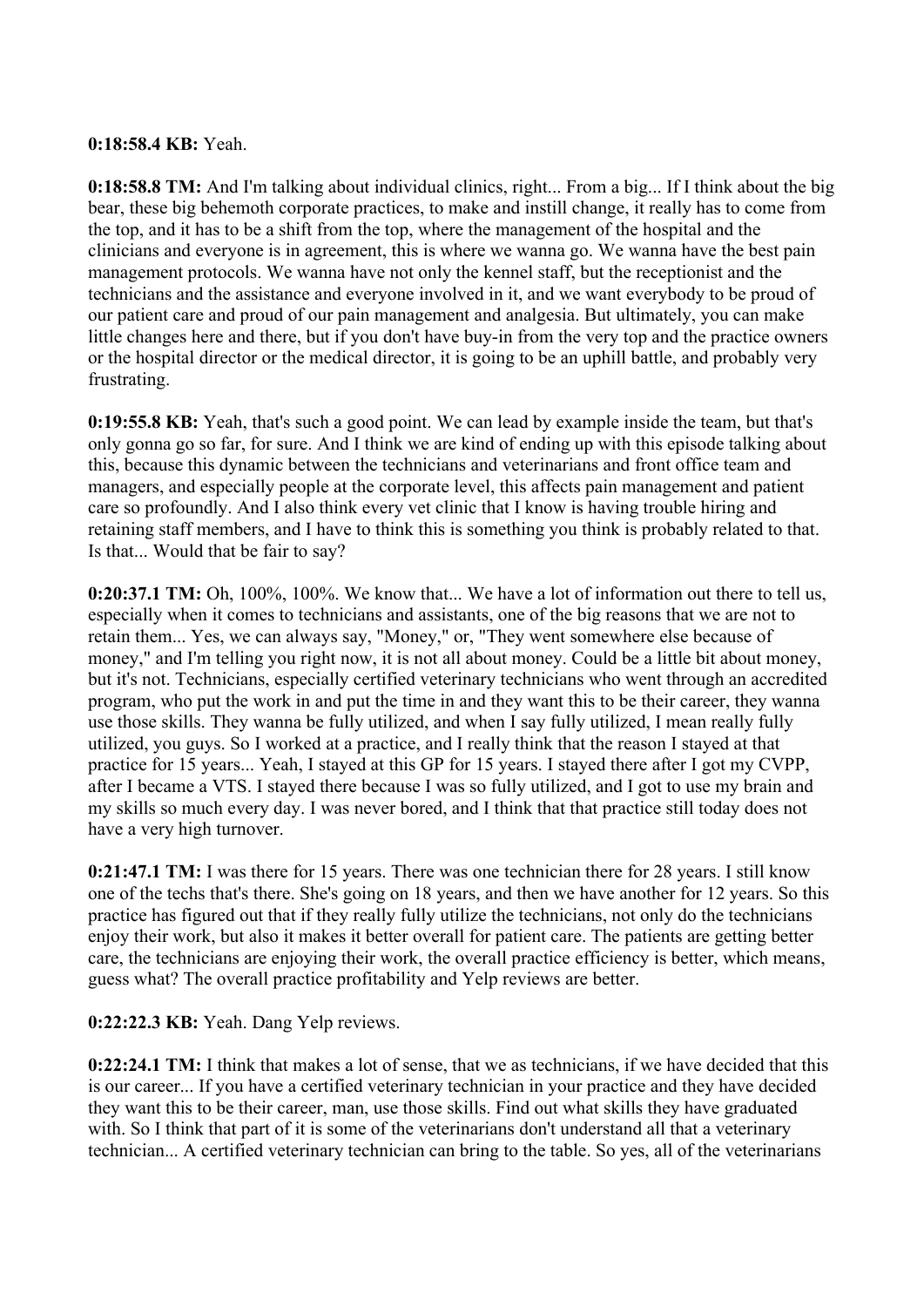that I know went through vet school and at vet school, they worked with really bad ass techs who just ran everything. And if you had a difficult intubation, they were there to help you with. If you couldn't hit that arterial, they were there to help you. So technicians have these really advanced skills that you could be utilizing in your general practice. Right?

**0:23:17.8 TM:** So I think that that was a key with my future as a technician, is that I worked with a clinician who saw that I was interested in anesthesia, and he said, "Hey, I see you have an interest in anesthesia. Would you wanna be our technician point person for that?" And he sent me to an anesthesia CE, and that really got me going in anesthesia and surgery and pain management and all of that. It was just having that mentor and having somebody say, "Hey, I see you're interested in this. How can we help you flourish within that, and bring it and make it even better at the practice?" So if you have technicians who are interested and they really want to be using all of their skills and using their brain, let them do it, right? And I understand that it's a little bit of trust, so if you're like, "Well, I don't wanna just tell my techs to do epidurals, and what if they do it wrong?" So practice the few first of them together. Say, "Hey, I think you can take over epidurals. I see that you've been practicing other local blocks. Do you wanna do the epidurals with me? And then after about three, four epidural, I'm gonna let you take over."

**0:24:26.1 TM:** That kind of stuff is huge for technicians. They want to be fully utilized, and most of the time when technicians leave practice, it is because they are feeling stagnant. They're feeling like they're not learning anything. They don't have any place to advance in their career. They don't feel like they are being utilized in bringing new information to the table, etc, so not only is it gonna be in the best interest of the practice, and you're gonna retain your technicians even longer, but the patient care efficiency and ultimately profitability is gonna go up for your clinic, so yes, utilize your technicians to the fullest extent.

**0:25:05.9 KB:** I feel like that should also be on a billboard, because I know I've been guilty as a vet of feeling like I didn't want to burden them with these things and say, "Well, okay, I know I'm getting paid more than they are, and I can stay late and do my records. I'm gonna get this done so that they don't have to worry about it." And working at a hospital with... I think we had 13 CVTs? It was insane how much could get done without me being even there. [laughter] And they could do it faster and better, and I could get my charts done. It was really amazing, and they really thrived on being able to use those skills that they work so hard to get, and I realized how much I had been laboring under that false belief in my mind that I was sort of foisting my work off on other people, when, in fact, it wasn't my work. It was their work, and I'd just been doing it this whole time. [chuckle] And that practice, compared to other ones that I've been to, has a very low turnover, and nobody ever leaves because they can't do enough. That's never a reason. And that was really eyeopening. So everybody take note of that billboard. We're gonna tweet it out.

**0:26:28.4 TM:** Yes, yes. Let us do our jobs. Man, we want to utilize the skills that we have worked really hard for. And I think that some of it may come down to just simply that there are some clinicians who don't know exactly what a technician can do. So if they... Look into some of the practice laws or practice acts in your state, because every state is a little bit different. But I know at least for Pennsylvania, one of the things that really helped, once my clinician felt like he had seen enough for me and was capable, if we had a simple laceration repair or a urethral obstruction cat, he honestly... We went over the anesthetic plan, we went over the estimate. Once everything was signed off, the patient pretty much got turned over to me as the technician.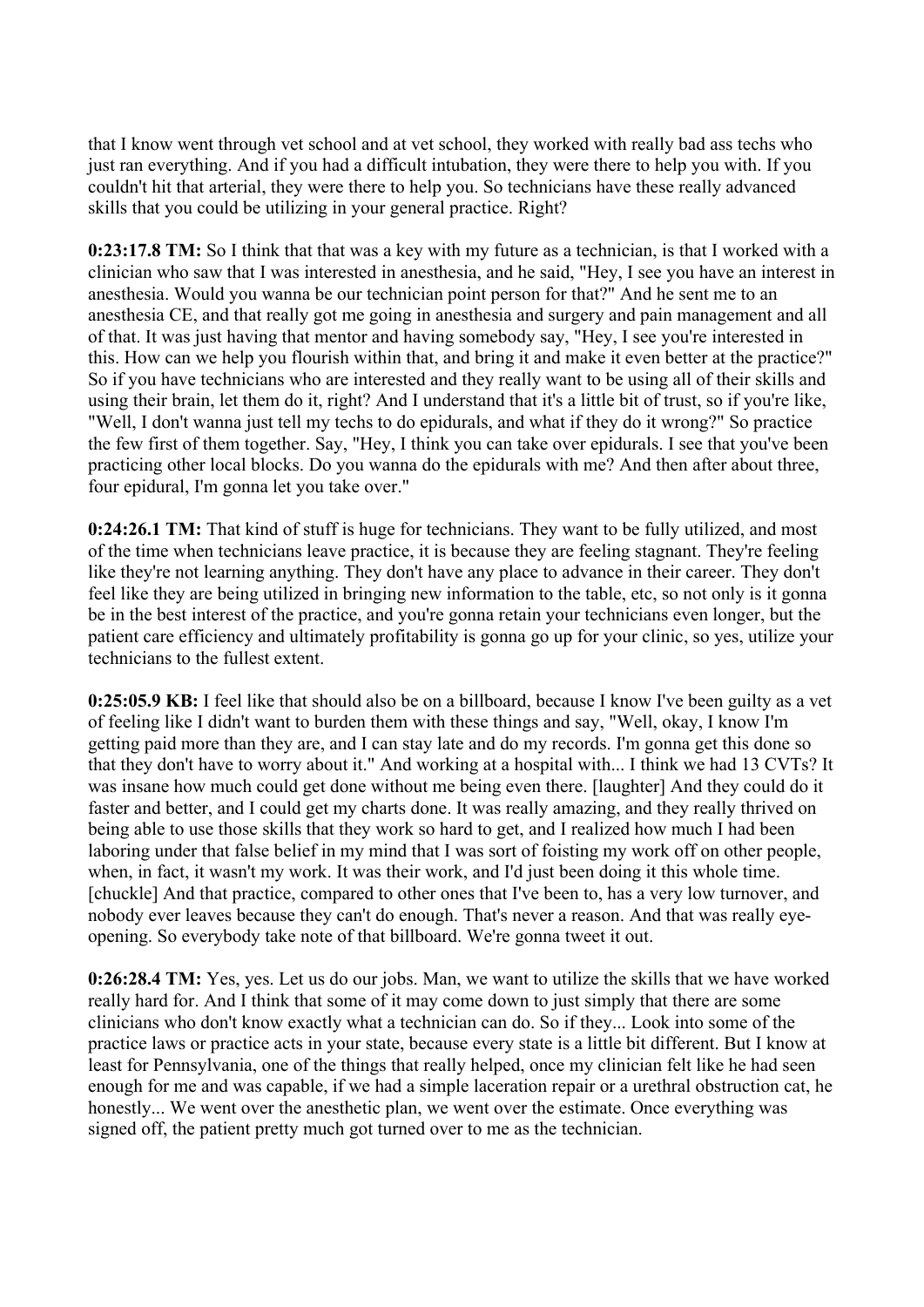**0:27:20.2 TM:** So it was me as a technician and an assistant. We would sedate the patient. I would do the unblocking of the cat. I would do the simple laceration repair... Again, I'm saying simple lacerations and repairs and stuff like that, but think about it, timewise from the clinician's perspective, he comes in, he checks over everything, hands it over to me, the assistant and myself are doing it, monitoring the anesthesia, performing the tasks, and then when the patient is starting to recover, he comes in, does another exam, everything looks good, I'm the one writing up the discharge instructions, the assistant and I are the ones filling the medications to go home, communicating with the client, and then at discharge, my clinician is then talking with the client. So it really is a team effort. The clinician cannot and should not be doing everything.

**0:28:09.9 KB:** Yeah, and that is a disease, I think, that a lot of us have is we feel like we have to do everything and be everywhere, and then we get really burned out and tired and we don't understand why, but we are taking all of that on ourselves. And I know you just probably blew a lot of people's minds when you said that, you know, that you're doing... You're unlocking the cat, and that just blew my mind 'cause I thought about how lovely life would be if someone else unblocked that cat. [chuckle] And I think that is such... That alone is a huge testament to how much we're under-using our really skilled team members. And also when you find a team member who has that desire, and if they don't know how to do it right then, to take the time to nurture that desire and make sure that they have a way to learn those skills is absolutely worth the time and money to do that.

**0:29:00.3 KB:** Okay, so talking about all of the different ways to make sure that your team is challenged and utilized to their fullest potential, which will keep them happy as well, and I know I'm not happy if I'm not learning anything and I'm just going through the motions. Growth is really important for everybody at every level, in every job, and I feel like there are probably people listening who are having trouble picturing how that would happen in their hospital, what the workflow would look like if they're trying to... Let's use pain management as an example. So they're trying to bring the rest of their team into the pain management plan for, say, not just a post-op patient, but maybe a patient who's dealing with some chronic arthritis pain, and we're trying some new therapies. So can you talk about maybe how you would recommend a hospital use, say, somebody from the front office team and somebody from the technician team to sort of bolster that workflow and change it up a little bit, so that the whole team is involved?

**0:30:01.5 TM:** Yeah. And I think that that's really important to have the whole team involved. One person can't be the pain police for the entire practice, and you have a hand on every single patient that comes in. So I think that if you have... Just put it out there to your staff, right? "Hey, who's interested in pain management? I want one technician representative, I want one kennel attendant representative, I want one clinician, and I want you guys to form a little task force on pain management, and I want you guys to look over... " This could be the practice manager talking, or the medical director or whoever, "I want you guys to talk about what do you think about instituting maybe the Colorado State pain scoring here? And how can we get everybody on board with that?" And if everybody has a seat at that table to make the decisions, the buy-in is gonna be greater, then they can talk to other technicians and other assistants, and all of the clinicians put that information out there, whether you guys do staff meetings or staff newsletters or emails or you Slack it, and the best thing is just communication, right?

**0:31:12.7 TM:** We don't wanna keep... We don't wanna just have these four task members, and then everybody else in the dark. You're gonna say, "Hey guys, at the staff meeting, the Pain Management Task Force is gonna talk about some of the new things that we're gonna be rolling out. And we need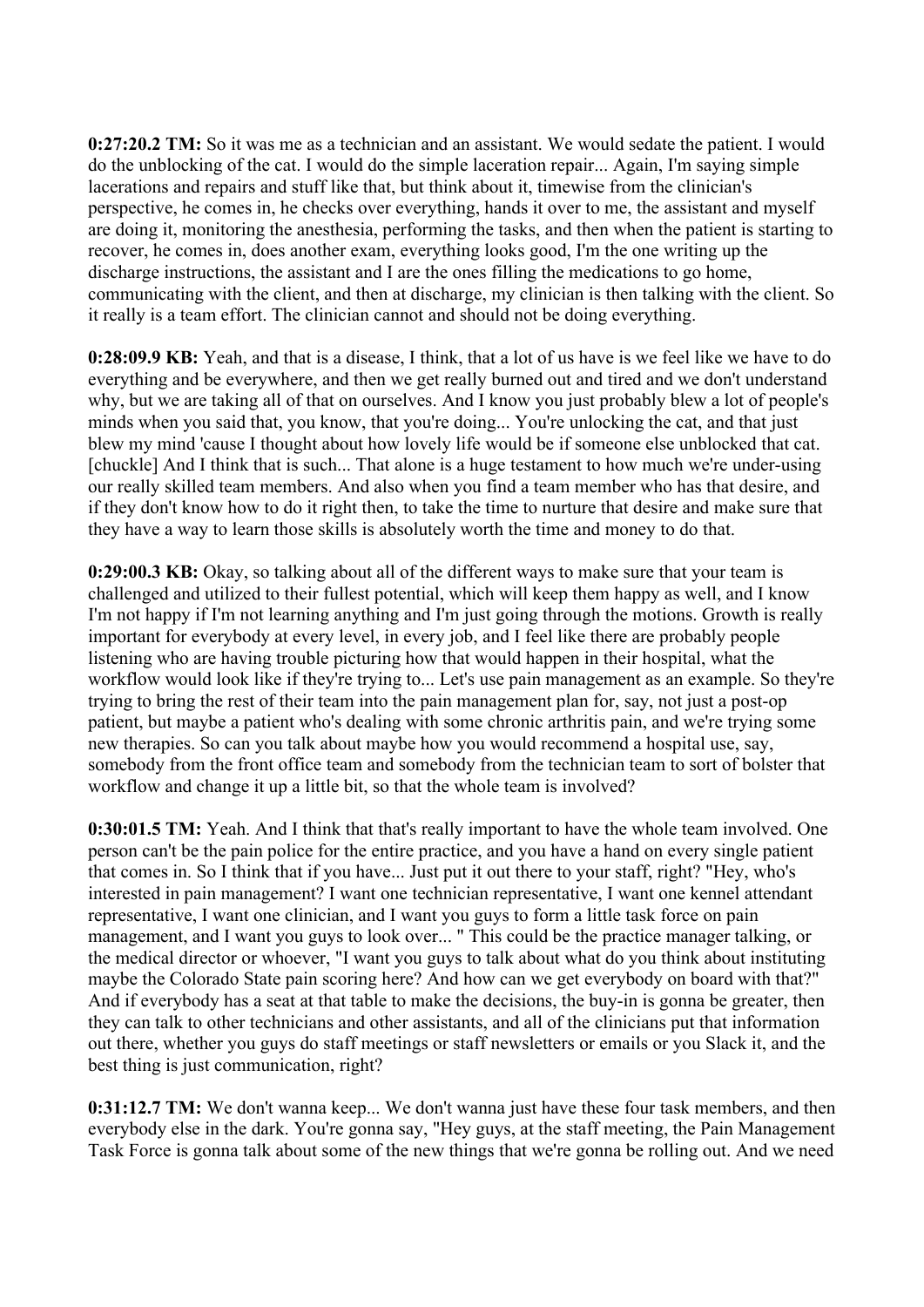your help with it. So if you guys have any ideas, let us know. Or if you wanna try the Glasgow short form pain scoring instead of the Colorado, let's talk about it as a group." And it doesn't have to be two, three-hour-long staff meetings, these don't have to be drawn out. It really can be succinct information, as long as the information is getting out there to your team, but also that they feel like they have some ownership in it. Right? I think that it doesn't work if it's just a memo from the Medical Director. "Hey, we're gonna start instituting pain scoring. Here's a link to the pain score. We want you to do it."

**0:32:04.9 TM:** I think that if we have a different member of each team of the hospital on board with it, and they understand why we wanna implement these pain scorings, why we want to bring about this level of patient care, and that they have buy-in, but also they can make recommendations based on what they're seeing, right? 'Cause if somebody says, "Hey, let's try the Glasgow form," and then another person says, "Well, that might not work because we don't have enough nurses post-operatively to spend the 20 minutes needed on a Glasgow form for each patient." But it's a conversation, again, collaborative communication to best interests of the patient. That's what I like to see teams do.

**0:32:49.7 KB:** Yeah, I love that. And I was gonna ask you something similar to the answer you just gave, which was, "What can a practice do, say, tomorrow to start improving the way that they're using their entire team and educating their entire team about pain, if they feel like that's really not a part of the process already?" But I'm gonna switch it up because you really just answered that, which the answer is you ask them. [chuckle] We start talking to each other. And I wanna switch it up and think about what it would be like if you're a CVT or an RVT or LVT, and you're in a practice where you feel you're not utilized. You feel like your skills aren't being used and you're not being challenged. This is really a crucial conversation to have the need to have a difficult conversation with somebody in management about what you're not happy with at your job. So what can somebody like that do, say, tomorrow to try to start investigating whether that situation can be changed and made better?

**0:33:55.8 TM:** Yeah. I think... I hear this a lot from technicians. They write into me or we talk in practice, that they have asked if they could start doing CRIs, that they kinda got shut down, or they've asked if they can start doing local blocks, or doing this, and they kinda got shut down. And guess what? This job market right now, they're looking elsewhere. They're gonna find some place that's gonna let them do those epidurals, or let them work on their VTS, or really foster their growth. And if your practice isn't fostering growth, you're going to be losing technicians. And I don't ever tell technicians, like, "Go in guns blazing and just quit your job." Everybody in the practice has good intentions. I think the intent is good. Oftentimes, the execution is not. And that's just because sometimes management just doesn't have the training tools.

**0:34:48.7 TM:** I think that this is kind of a larger problem in veterinary medicine, in that we promote people to management who maybe have seniority, but don't have interpersonal skills, management skills, leadership skills. And I think that one of the biggest things that can help is if you have put a technician or anyone into a leadership or management position, invest in the same way you would in your technicians. Send them to a leadership training program. Send them to management programs. Give them the tools they need to do their job, right? The same way that I couldn't do a cystocentesis without that ultrasound, I can't be an effective manager if I've never had any leadership or management training. And I think that's huge, because a lot of the problems that I see are because technicians will go to their supervisor or a manager, and the manager will not...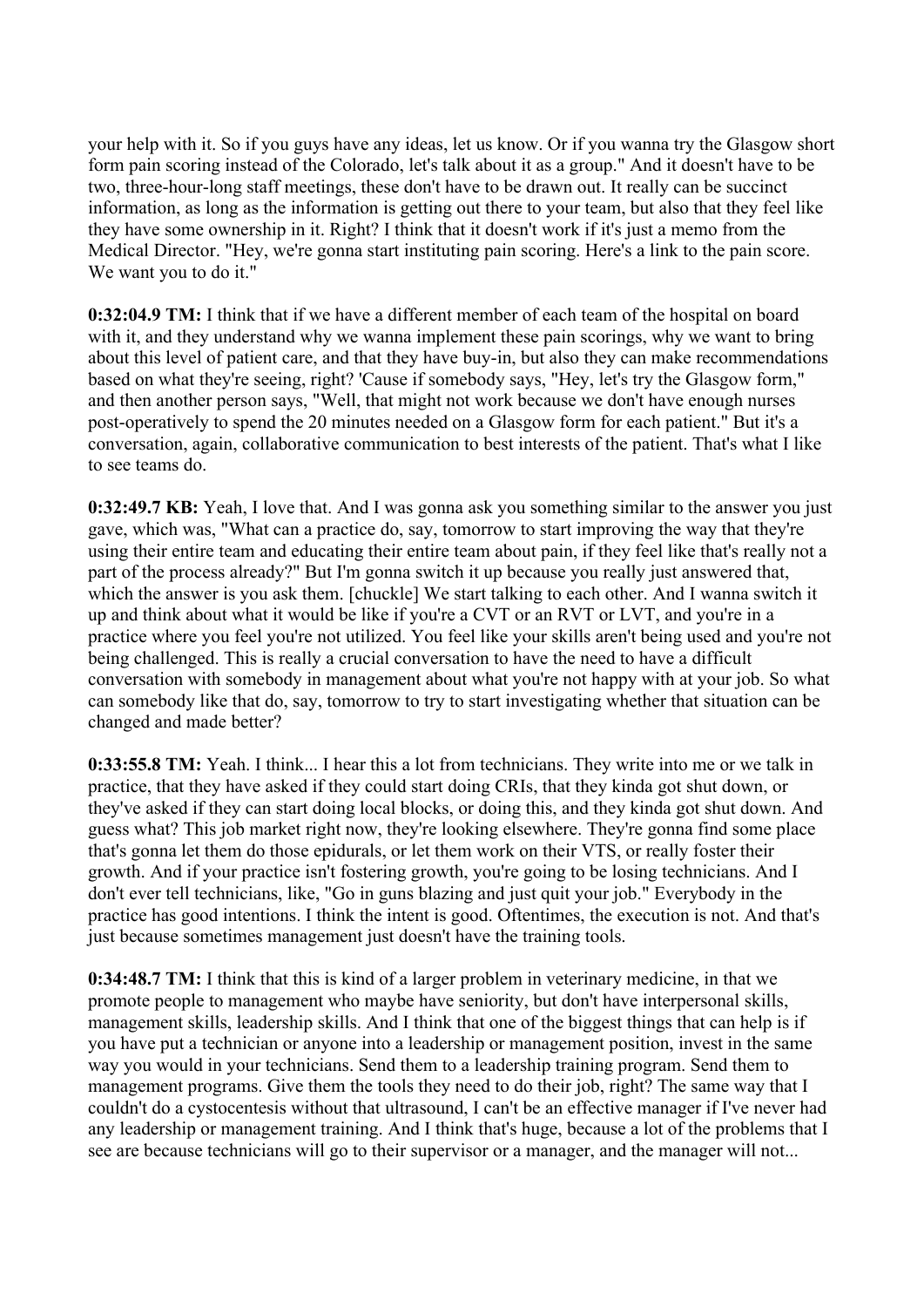Maybe not take them seriously.

**0:35:42.9 TM:** The perception is the manager doesn't listen to them, and I think that oftentimes, it's because the manager does not know how to implement changes that need to be done, and because of the way that we are, just as people, there's a lot of things out there... It's like a concept looking at whether or not you wanna be thought of as nice or you wanna be kind. And I think that that's really a big thing in veterinary medicine, especially where interpersonal, or if you have to go talk to management about something. And I think that if we can get away from just being nice for the sake of being nice, saying nice things and saying what the other person wants to hear, and instead be kind... The kind thing for me as a technician is to go to my superior and say, "Hey, I'm not being utilized and I really wanna do this with my career, and if that's something that this practice cannot do, I totally understand, but I'm probably gonna look elsewhere."

**0:36:40.6 TM:** That is a kind conversation to have. The next thing would be, like, "Oh yeah, everything's great." And then the next day I give you my notice. Right? No, we don't want that. We want people to say, "Hey, this is what's happening. How can we fix it?" And if we can't fix it, maybe this isn't the place for you, but if I really am a technician, I wanna be further utilized, I have to not only advocate for myself and say, "Hey, I've had this training. I've done an epidural before. Let me try it with you and maybe we can work on it." And if they're really resistant to it and you're not getting anywhere, and I think that that today's job market, especially, you can kind of... I never encourage people to quit their job, but at the same time, if you really aren't being fulfilled, and that work doesn't light you up in the same way you did when you were graduating tech school or vet school, if this work doesn't light you up anymore, find work that does.

**0:37:33.1 KB:** Yeah. Here, here. So have that difficult conversation, because you never know what's gonna come out of it, but don't be afraid to look for a better situation if the one you're in is not... It doesn't seem like it's gonna change. But it does seem fair to give that situation a chance, especially if you like other aspects of where you are, and we could be talking to associate vets, too, right now. I know, 'cause we have had a lot of those same conversations. But it never hurts to ask, especially if you do it in a clear and not accusing way, so... Yeah.

**0:38:06.9 TM:** 100%. I think that this is not just a technician issue. This is definitely a newer clinician issue, or even an experienced clinician issue. It really is about working together with the management or the hospital administrators to not only have a fulfilling work day, but also provide the level of patient care that you wanna provide, and making sure that you go... You're not gonna go home at the end of every day thinking, "Oh my gosh, sunshine, sparkles, rainbows. This is the best." But your majority of your day should be that, and if the majority of your days are not lighting you up and you're not proud of the work that you do and excited about it, then... Yeah, I think you have to have a conversation with your management, and if it's not gonna be the place for you, that's okay. Right? That's okay. That's not a... It is what it is, and if you have to move on, move on in the best way possible.

**0:39:06.2 KB:** This is too hard a job not to love it most of the time.

**0:39:10.7 TM:** 100%. I mean, it is an emotional roller coaster. And, again, I do think some of that could be fixed with the way that our interpersonal and maybe our leadership skills that we have coming into it. But just the work itself is very emotionally draining. It's hard, right? It's hard to see a two-year-old dog that you know could be... I'll just use this as an example. This is the one dog that